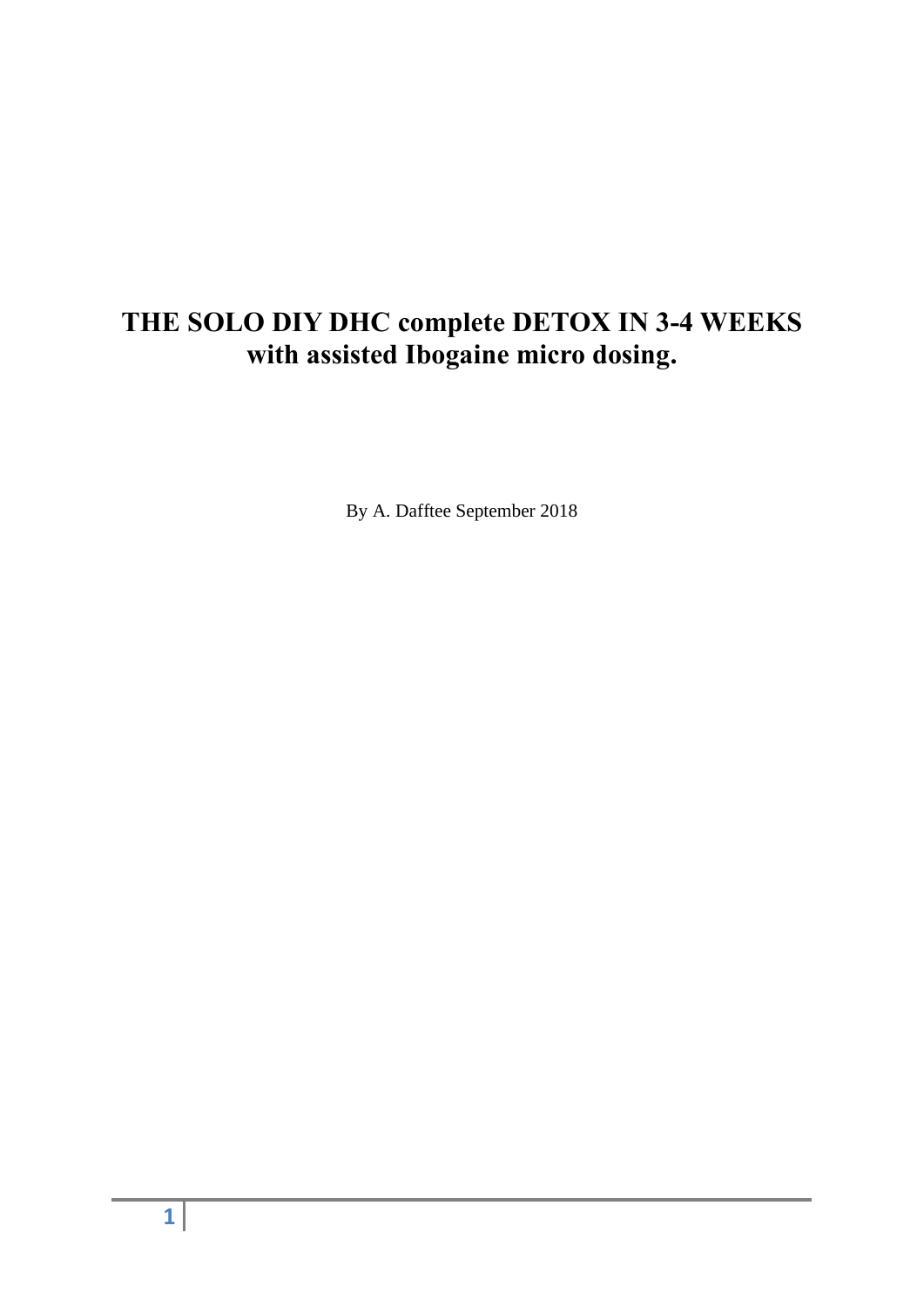## **Introduction**

So Major Tom was a Scottish guy who had an extensive 20 years, (roll train spotting highlights with music) experience in using & detoxing from opiates of all sorts, some may call him a masochist and he probably was or just a glutton for fire. Some speculate, it was his self reliance and ability to live in isolation with lack of concern for the normal connections that average people desire and need; which created such a long term journey for him. Regardless his experiences discussed here will no doubts prove useful for some.

 Whether it was drugs or adrenaline in one form or another he always had a form of "madness" around him (toys for his daemon). So I pass this, my attempt to document, "his method" forward to anyone who has the drive and determination to succeed, free yourself and take back your life. This is just in the vain hope it works for even only one other person, then it will be have been worthwhile. This method might be suitable for anyone who cannot or does not want to flood dose Ibogaine and should be further adaptable too...like most things.

All the very best of luck in grabbing your life back, sincerely. A. Dafftee.

## **"Addiction is the opposite of connection"**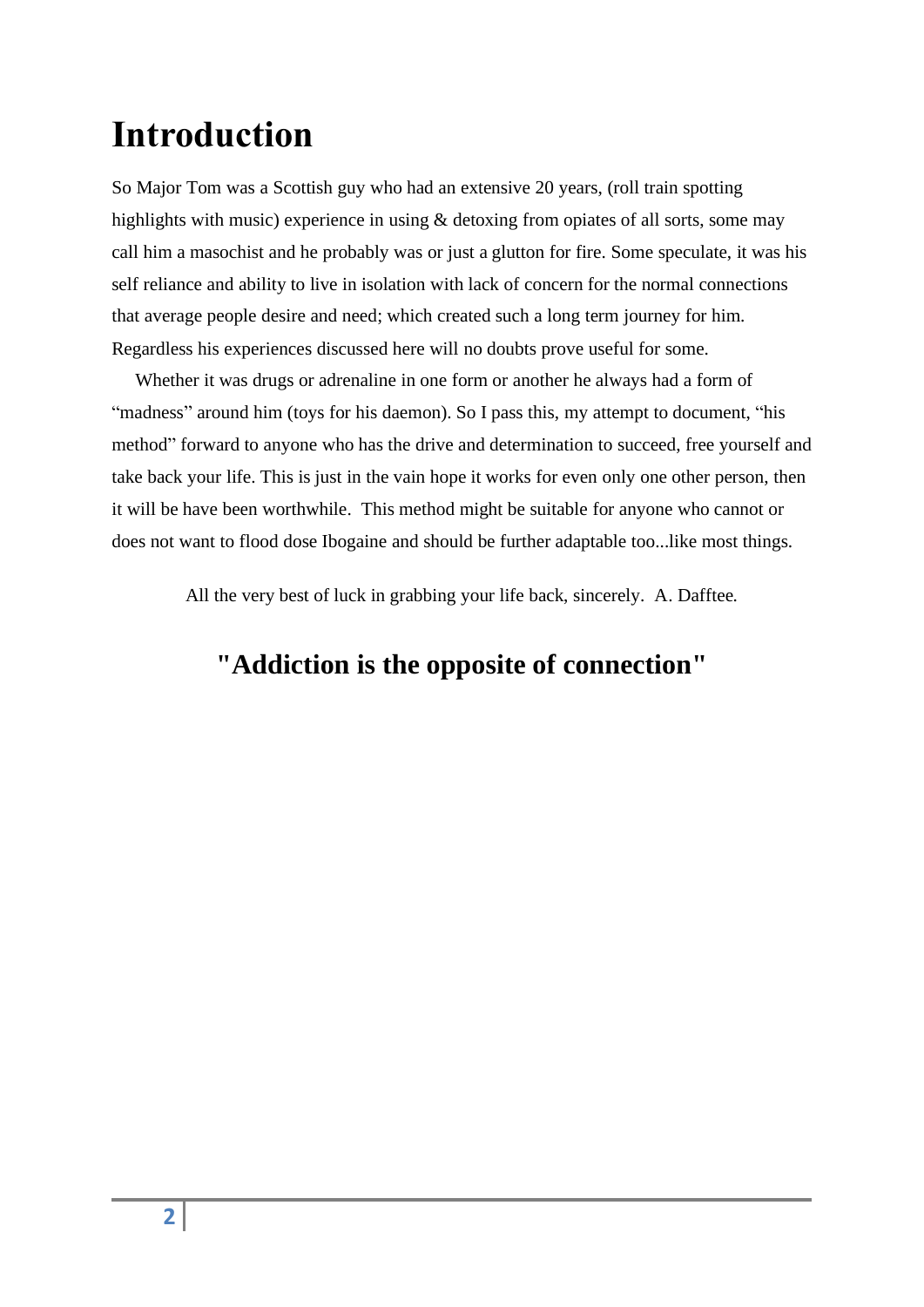#### **Foreword: you will need the following attributes, skills and stuff:**

- 1. The patience (under fire and delusion) to test and record accurately, ones experiments both methods and their outcomes. Sadly, if it doesn't kill you, enough years stuck in a world you want out of will give you that.
- 2. A reason to fight, your back must be as far in the corner as it takes for you to come out like a lion.
- **3.** The major started walking and going to the gym long, before he attempted this , so if able you will need to build yourself up as much as you can whilst dropping +/ switching opiates. He also started watching a lot of motivational /psychology/philosophy videos. **Don't forget your head has been in the bin for a long time, so it will take sustained effort to reprogram it.**
- 4. Going to the gym x3 times a week and being able to march for one hour, sometimes 3 times a day, have been keystone new positive habits in this case. So build yourselves up as best you can me hearties, at least for a few months and "peak" in your rattle month.
- 5. A short supply of methadone and as much **Dihydrocodeine** (DHC) as required. Preferably the Sustained Release version, Tom mostly used 90mg and 60mg DHC continus time release (SR) tablets, but the normal 30mg IR (instant release) are handy too. Some pure, 100% Ibogaine Hydrochloride, at least one gram to be sure and for back up doses if required.
- 6. As you may notice the Major did not procure a sufficient stash of Benzodiazepines or Gabas of whatever variety before commencing his journey. So to save hating your sources make sure you get them in advance. 100mg diazepam or 60mg nitrazepam will go a long way in the transitional and ibogaine periods.
- 7. **Keep a diary**; you must record your progress so on days where you feel weak you can see it clearly, one cannot deny logic. The major plotted graphs so he could quickly see his progress and couldn't deny it would be longer and far worse to go back. Also, if there are any patterns too, then you have a better chance of seeing them.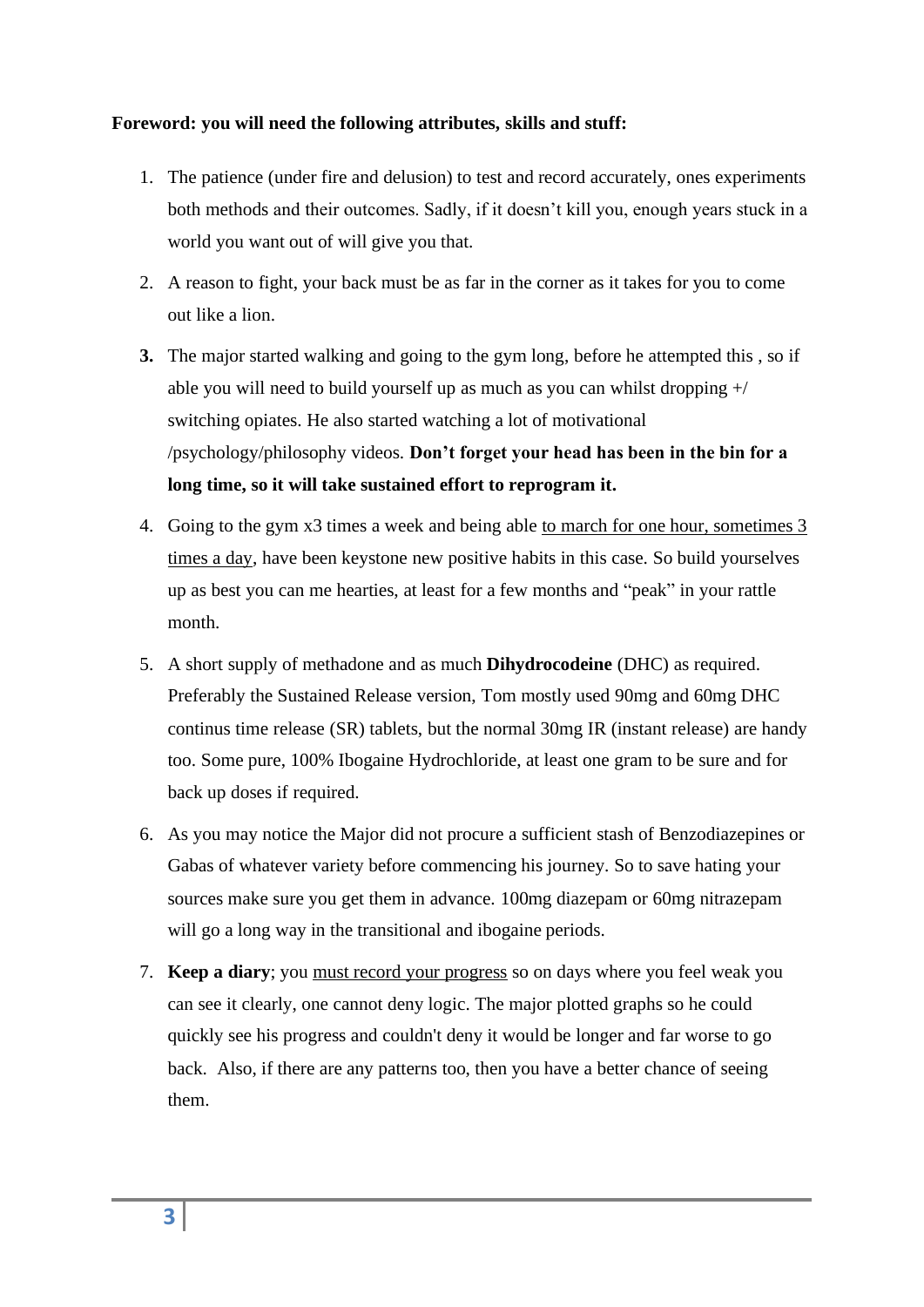- 8. Before detoxing it's good to establish positive keystone habits (*see point 4. above)* you could do worse than lookup the "improvementpill" youtube channel, he has many good videos including a free full course on how to beat addictions amongst many other motivational videos.
- 9. Tom used Liv52 + milk thistle  $1<sup>1</sup>$  throughout the process especially when micro dosing ibogaine, you too may want consider this.
- 10. Endless supply of water, you WILL get thirsty using ibogaine.
- 11. If your body is like his, LOTs of fruit.
- 12. Someplace quiet to lie down, you get really tired on ibogaine.
- 13. Something to pass the time internet is good. Books may be better.
- 14. Cheerleaders, friends, or family! Although, as ever Toms journey was done in relative isolation; anyone routing for you is a god send.
- 15. A GREAT PLAN to re-take and rebuild your 2<sup>nd</sup> chance at life, do NOT underestimate the value of this. NB/ the basics are a start !! plans evolve  $\odot$
- 16. Immediate after care for another month, the major recommends a month long trip to some place humbling. The road will toughen and sharpen you up while teaching you some truths about who you are right now. If you are lucky you will appreciate this so much you disdain luxury & privilege on returning home. Stay on this path. Finally you need some GOOD LUCK ☺

**<sup>1</sup> NB// Milk Thistle and LIV52 are Liver supplements.**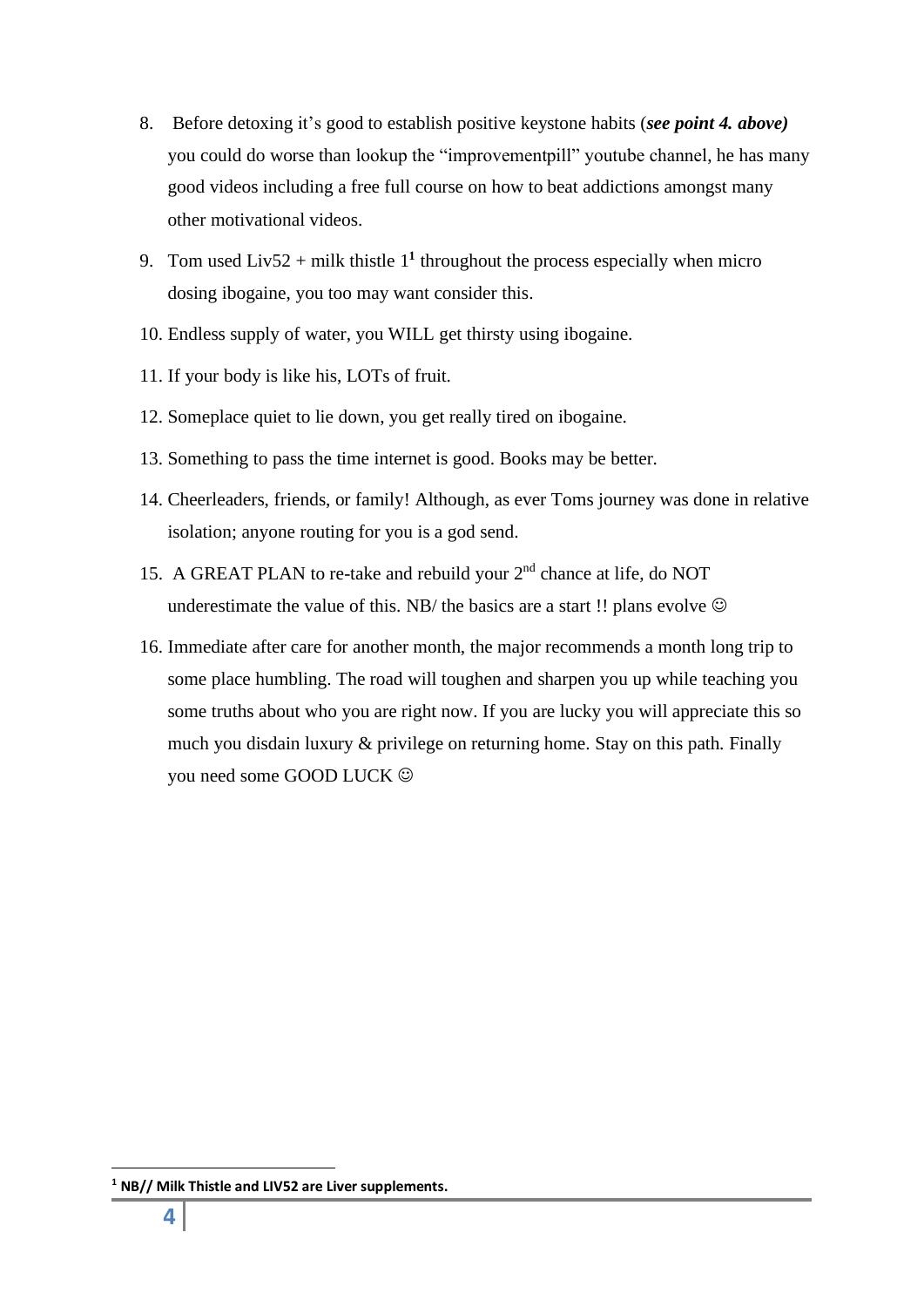# **Chapter 1**

So I'll give you a brief run through of what it took to get through Major Tom's own journey/ordeal in mostly, his own words.

His recent using history was usually an odd bag or two a week on top of DHC mostly but he used to switch in methadone sometimes in an attempt to keep his system from becoming too attached to any one thing. **FYI:** Methadone has a long t-half life of 24 hours, which means that after taking a dose Xmg, every 24 hours afterwards X drops to  $x/2mg$ .

- So for example if you start on 50mg at 6pm Monday
- Tuesday at 6pm you will be on 75mg (new 50 plus the existing 25mg left over)
- Wednesday 6pm  $87.5mg(50 + 37.5mg)$  left over),
- Thursday 6pm 94.75mg (etc)
- And thus, Friday 96.875mg (voila!)

Why did I choose a 5 day period? Well it normally takes 5 t-half lives to reach steady state. Sorry to all those who thought their dose IS their dose BUT alas it is NOT! As you have just read you may as well double it.

The significance of long half lives becomes particularly important when you try to get off opiates using Ibogaine. To reduce the incidence and severity of PAWS (Post Acute Withdrawal Symptoms aka break through symptoms) it is recommended to switch to SAO's (short acting opiates). Yes in some cases this means going back on the gear but really, NOT to fear. So say good bye to your methadone, subutec/x and Suboxone (yuck , wtf , why ??? big pharma you truly are evil).

So if you have been on a LAO (long acting opiate) you need to procure a stash of SAO's big enough to switch back or the PAWS will give you trouble. Beware this step is essential, so you MUST get hold of enough of whatever one (strong enough) to do the trick. You may want to use the swapping period to test your mettle? [But this shortcutting is NOT recommended] E.g. DHC is not strong enough to hold a serious heroin problem but "IF" you can hang in there during the transition you may indeed have what it takes and this can be a shortcut.

However, ITHO you should be willing to go as long and hard a route as it takes, disdain the ideas of shortcuts altogether!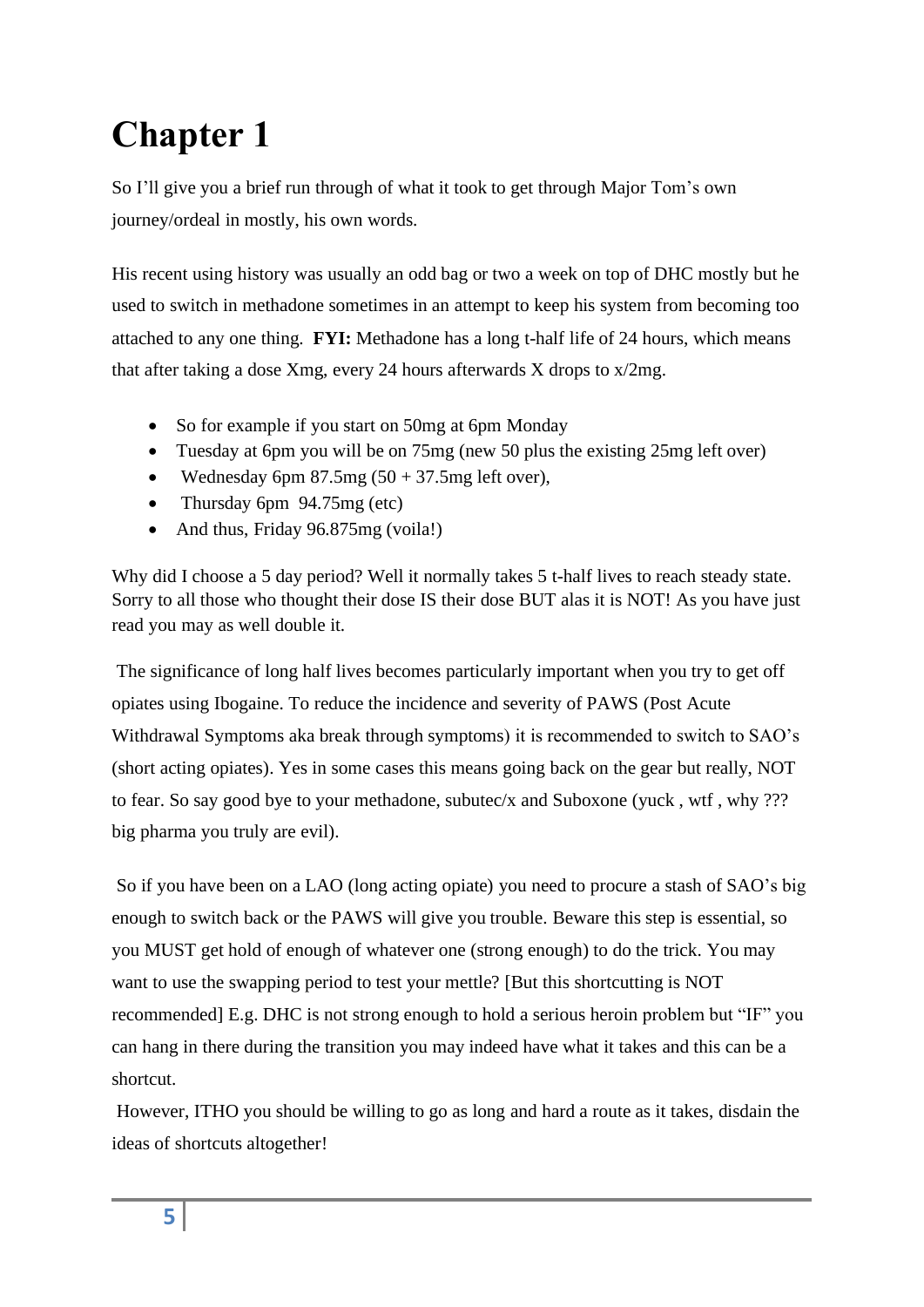Do not mind the SAO doses in the swapping stage, the goal is to just hang on in there and make the switch to weaker version opiates. It would seem prudent to use your limited ibogaine against a weaker opponent, if at all possible.... right??

Metaphorically if you like, this journey is essentially, kind of like a 15 round fight with Sugar Ray Leonard and he has beaten you up how many times now? So something ... something has to be different this time?

What else, REALLY...this time? Mindset, you need to BOSS the fight!!!

So, if you are attached to outcomes, not determined or not brave, then the many loops in this journey will most probably throw you off, be aware the finishing line keeps moving away off into the future.

You need to have patience & determination in abundance and focus to stick to the process. It is a constant mental battle, so you often get dips in will power, forewarned is forearmed. Even so called "weak" or low efficacy Codeine with its' *high* receptor binding *affinity* (see wiki reference LOL below) is a miserable, long drawn out, albeit ...subjective rattle. Every step forward is a, "we'll wait & see" duck and dive move to keep your metabolism guessing what's coming next? A quick boost? A slow creep up or an extended period of abstinence? And is often followed by what seems like a step backwards.

#### A wiki reference for geeks:

"[Affinity](https://en.wikipedia.org/wiki/Dissociation_constant#Protein-ligand_binding) is how well a drug can bind to a receptor (Fast/strong binding = higher affinity). [Efficacy](https://en.wikipedia.org/wiki/Intrinsic_activity) is the relationship between receptor occupancy and the ability to initiate a response at the molecular, cellular, tissue or system level. In other words, efficacy refers to how well an action is effected after the drug is bound to a receptor. In pharmacology, a high efficacy usually means that a drug has worked since the drug caused the receptor to metabolise a certain compound extremely well. Therefore, it makes sense that a drug's effectiveness or potency is affected by how well the drug can bind to a receptor, affinity, and how it is able to cause a reaction in the receptor when bound, efficacy." If the reader wishes to go further into the subject perhaps this footnote**<sup>2</sup>** may suffice.

In other words although DHC is not the most effective aka strong, it just hangs on in there.

<sup>2</sup> <http://www.uky.edu/~mtp/pharmacodynamics.htm>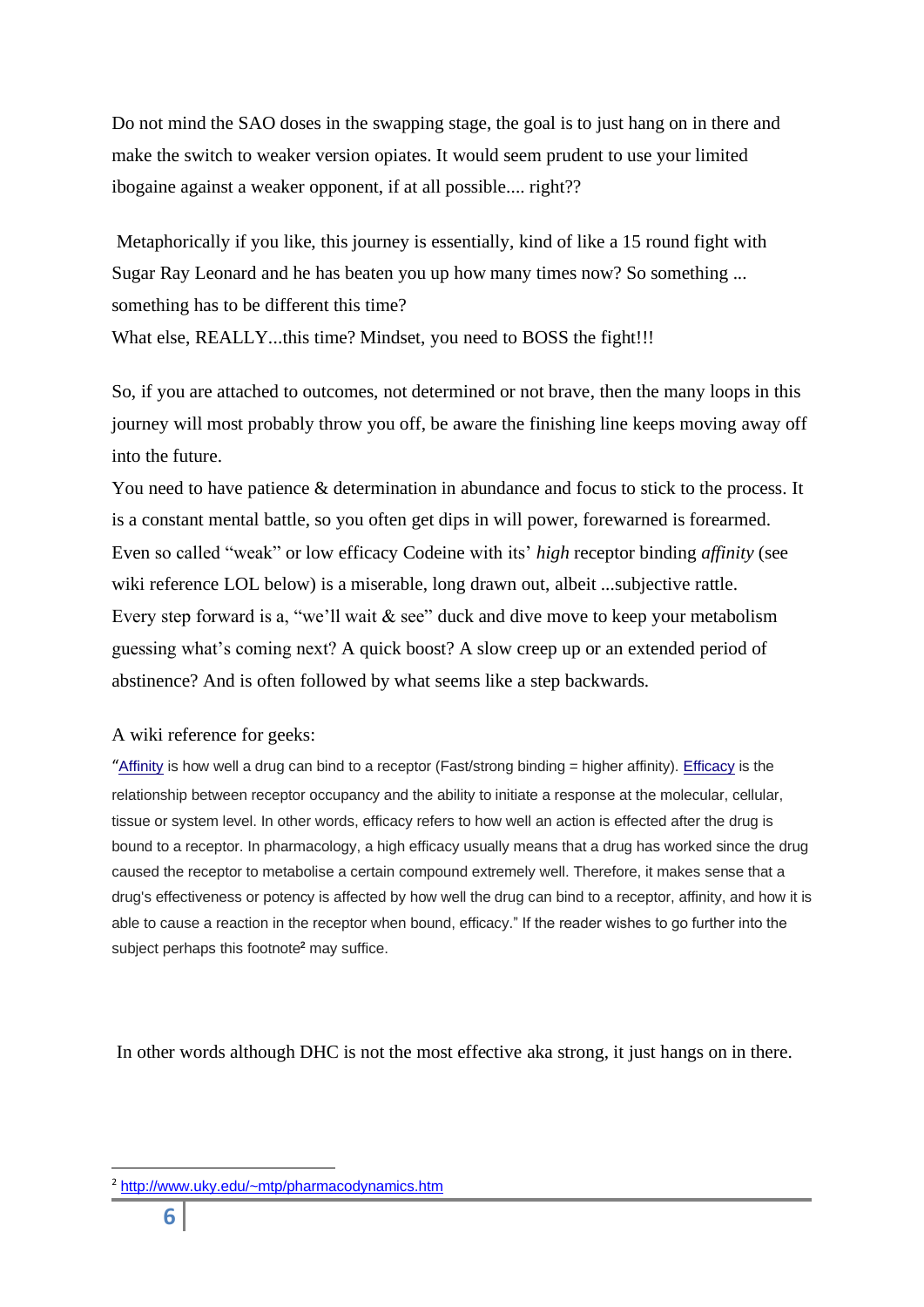You are about to enter the dead zone but with luck, determination and above all belief that your soul can and will escape from this, "the cocoon of the poppy". To finally re-emerge as the butterfly you truly still are.

Cheerleaders, wow yeah I imagine they could help enormously, Tom had one by online proxy, she was enough for him, thanks Jennifer you stuck by him through thick and thin from afar. ☺

If you have some real friends around or in any capacity helping /willing you onwards, that would be great. Have faith you will be free in one month if you follow this method exactly and IF you do Not you should at least have a record to reflect on which will be the blue print to freedom next time.

## **1.1 Immediately Prior Background**

So here is what, "the major" did. One week after he had "a session" with an old pal he decided that's it. This meant that in reality he managed to find enough focus only after another mad week of binging on and off. Two weeks to come to the definite decision!! But as you should well know this is nothing abnormal for an actively using addict.

 According to Tom, he had been using the DHC more on than off for at least 3 years, convinced when he could cut down enough to go on holidays, (sometimes without being sick much if at all) that he was still in control.

However, it was always a threat and in other times it took hold**,** 

#### **"The Chains of Habit Are Too Light To Be Felt Until They Are Too Heavy To Be Broken". Warren Buffet**

So eventually, began the first night in earnest and he took 75mg methadone. Bearing in mind its' pharmacokinetic long T1/2 life of 24 hours; he was adamant to always immediately drop any methadone dose he ever started on.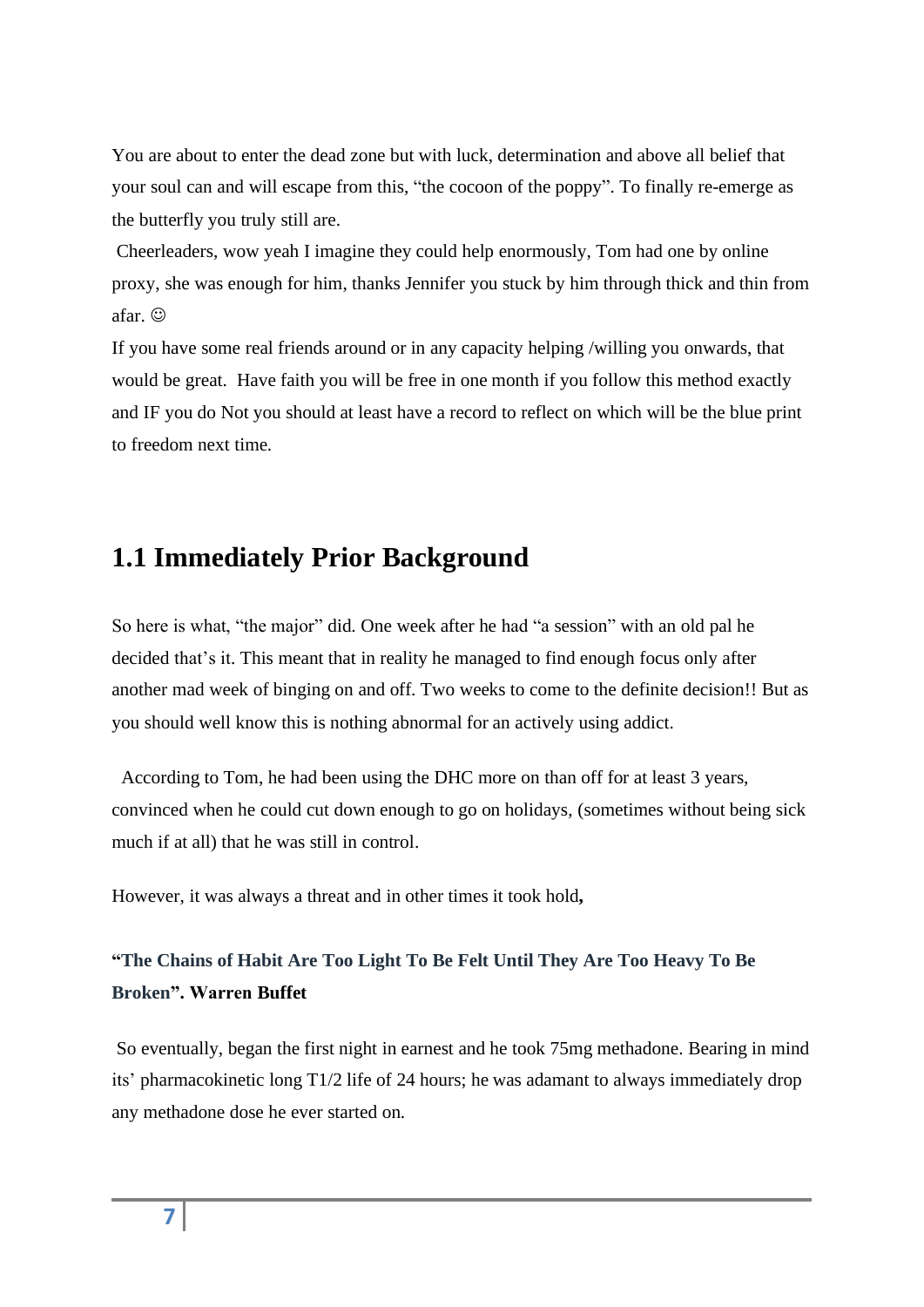No matter how much smack he could get his hands on; around 75-80mg of methadone was always enough to get through a day/night. Normally by day 5, he would be down to around 15-20mg without torturing himself too much. For sure some trying to follow his protocol may be of the opinion the man is a sadist? I suggest though, the longer you spend in those soul destroying trenches the more mental stamina to the horrors is built. Do not however, become entrenched as the truth is (As is stated here as the purpose of this very document...you must do it in one well planned and executed run...) escape velocity is ESSENTIAL!!

Anymore than 80mg of Methadone, in his opinion, you are probably deluding yourself or at the very least, setting yourself up for a serious long haul problem.

So the first week was about changing to methadone and dropping it as fast as possible.

**NB/ during this first two weeks he reached the peak of his gym cycle and did a minimum of one hours marching cross-country every day. This often became 3 times a day when the fight got hard and he went to the gym without fail.**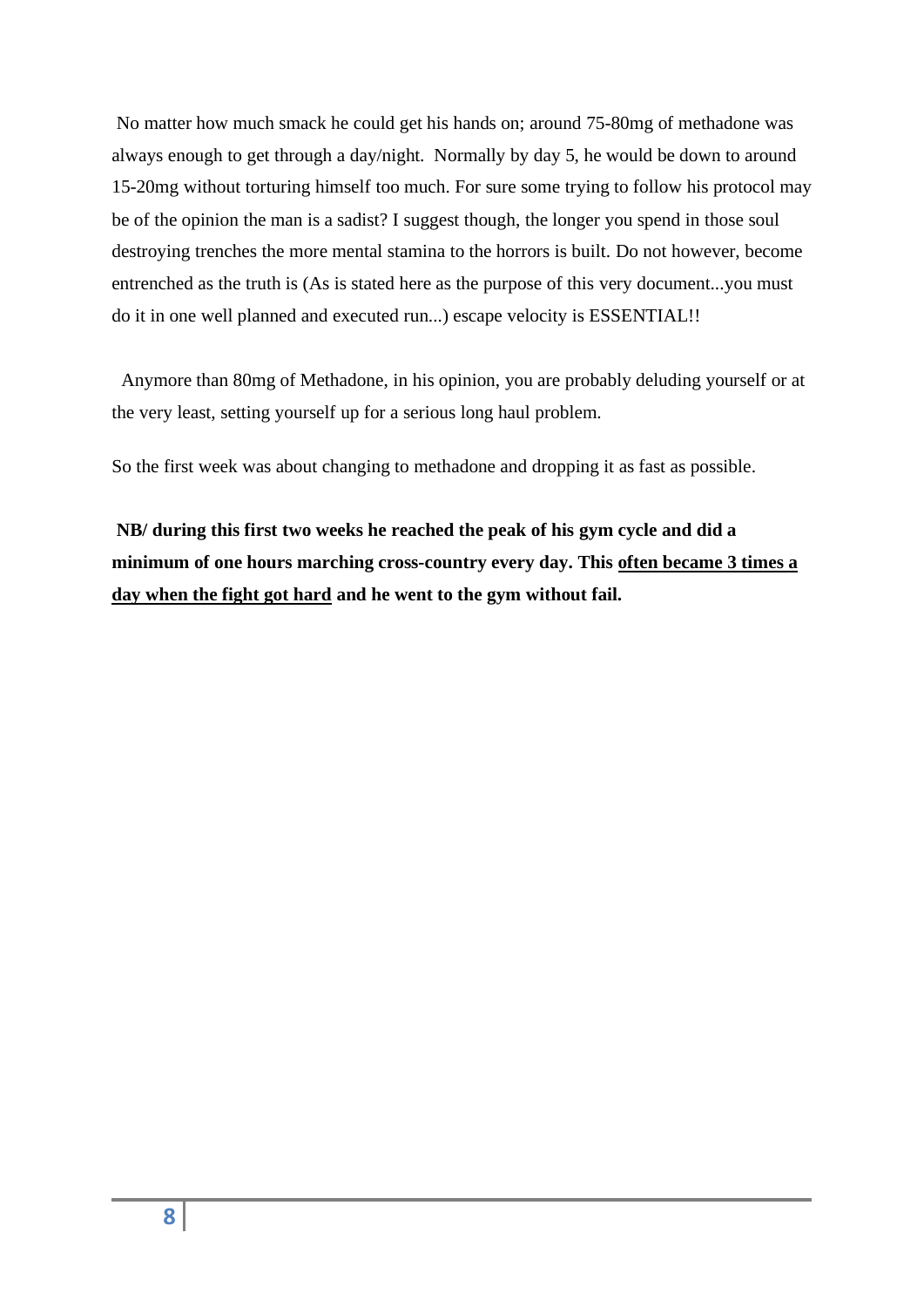## **Chapter 2**

The Diary records. The following are the mostly sparse entries during the acute detox phase of the process; which include thoughts, attempts to record the experience etc.



**NB// i could not be bothered taking the time to make great graphs , but you can see clearly from the table results alone-just click on the edit graph property. I also failed to plot Gaba & pre-Gaba but you can do it by reading the story ..if you must.** 

#### **Thursday 28th June 2018**

*75mg* of Methadone. Let the journey commence.

## **Friday 29th June**

I can't believe I've woken up so sick at 7am after 75mg ?and I wondered if there was something else in the shitty street smack I had been using?, but I still took only *25mg* today.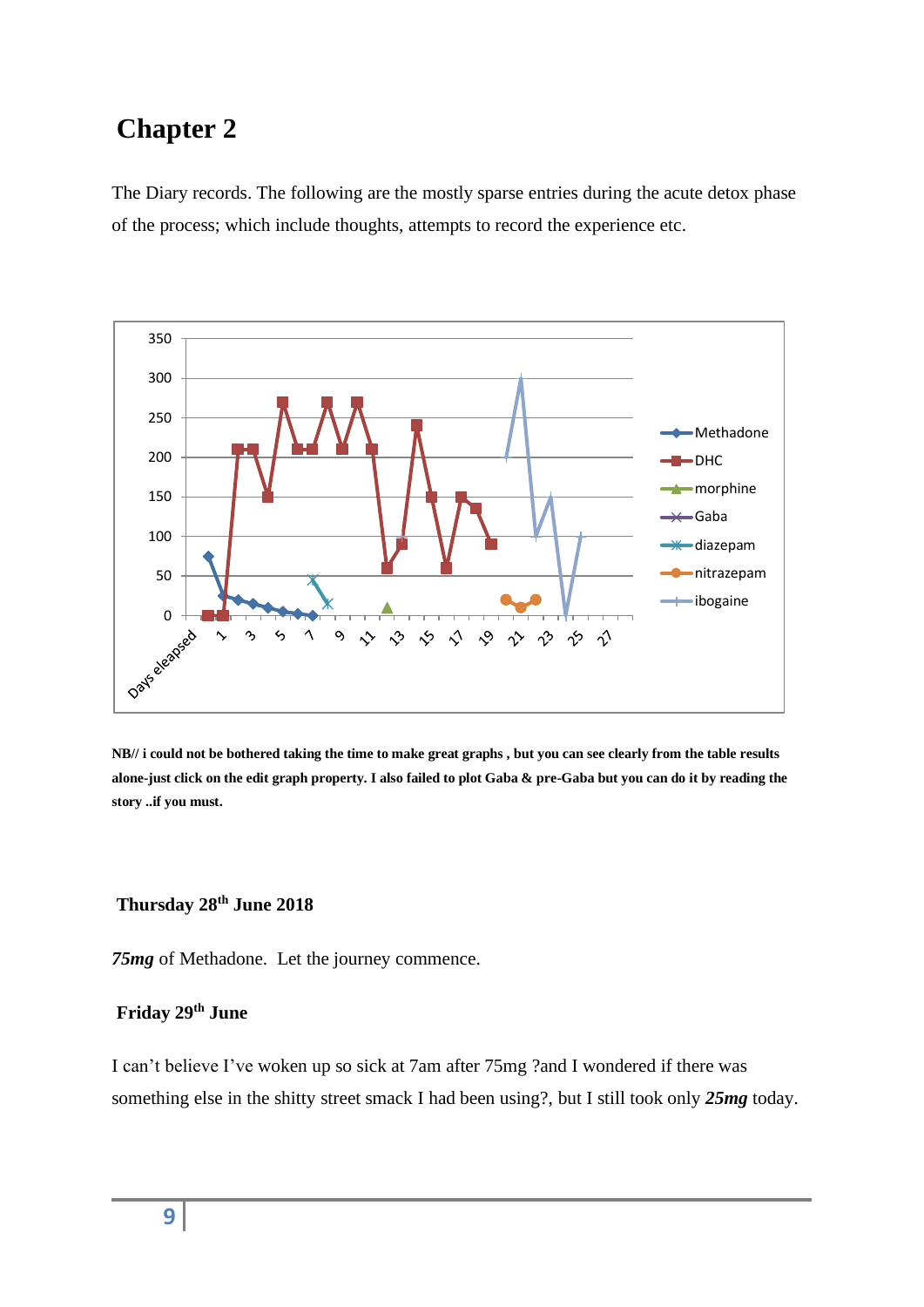#### **Saturday 30th June**

I woke early and took *10mg* at 6am and *10mg* and started *90mg* IR *DHC* at 9am, also later i took *120mg* IR DHC at 3pm. I was rough but felt good enough after to want to do normal things so I went out that night and just drove around places. So far so good.  $\odot$ *[Total 20mg methadone & 210mg DHC].* 

\*\*\*\*[ **BTW**/ don't get too caught up in total dose figures as you will see the numbers and forms lead a merry dance on the way back to earth. When I look at my dosage reduction v's time graphs I always visualise a leaf falling but drifting along in the air currents, now & then often spinning in the wind turbulence, to a patient enough observer though, it eventually hits the ground. ]

#### **Sunday 1st July 2018 –dose times\*\*\***

I took 60mg IR DHC and *10mg* methadone then another *5mg* , 60mg IR DHC and a *90mg* SR DHC. The SR or time release, factor is very useful so that my body begins to get used to "trickle charges" or slow tidal rises not big instant spikes & the associated chaos, (this pondered me to theorise my "receptor tidal dose factor" but yeah that's another story). Diary says my sexdrive coming back already but just minor bursts of activity in comparison to normal.  $\odot$  *[Total dose for the day came to*  $15mg + 210mg$  *DHC]*.

#### **Monday 2nd July**

I woke at 6am took 5mg methadone and again another 5mg at 7.45am. Diary says: around an hour and a half of rattling (being sick) until its level has raised high enough to stop it. Trying to think of ways to distract myself from how hard this is right now. 2pm I take another 90mg SR DHC plus 60mg IR DHC.

[Total dose 10mg Methadone & 150mg DHC] \* DHC dose slowly coming down?

#### **Tuesday 3rd July**

Took 30mg IR DHC at 3.30am before sleeping and a 90mg SR DHC at 8.30am. I feel much better and don't want to take any more methadone but then thankfully logic kicks in and I decided on shivering at 10am to take the 5mg , 30mg IR DHC and another 90mg SR DHC, then at 10.30pm a final 30mg IR DHC.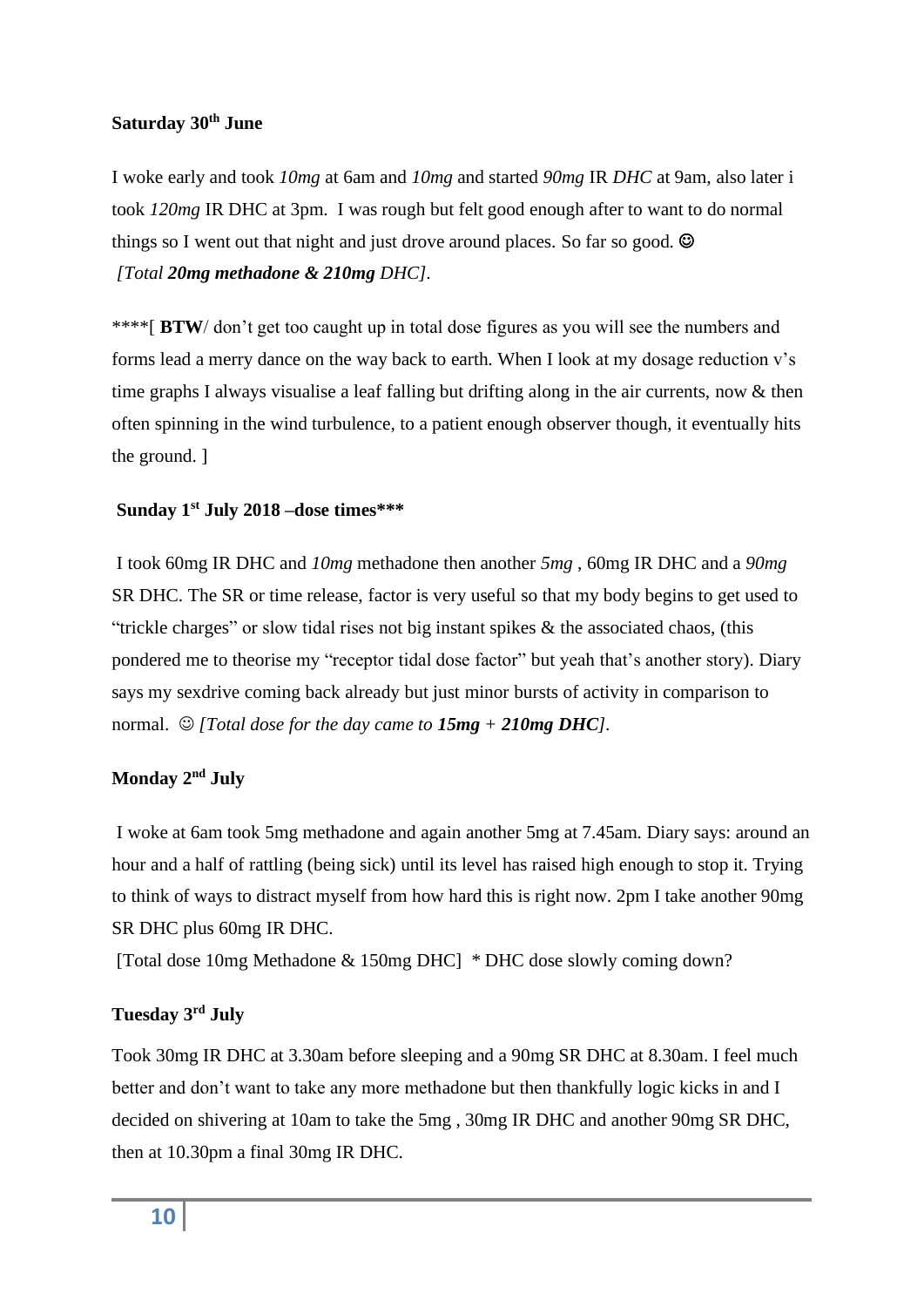*[Total dose 5mg Methadone & 270mg DHC]* \* and dose back up but big time gap, don't get jumpy here if this happens!!

#### **Wednesday 4th July**

Woke 2:45am and felt shivers but managed to get back to sleep awoke 6am and at 6:26am I took the last *2.5mg methadone* + 30mg IR DHC & 60mg SR DHC, then at 8am another 60mg IR DHC. Diary says so far I seem to be coming softly back to earth (ha-ha) but that's not how I remember it. By 13:36 I had another final 60mg SR DHC. *[Total dose 2.5mg Methadone & 210mg DHC]*

NB//**Last day of methadone !!!** So as one can see, one of the first goals here is to switch onto DHC from the initial Methadone; as its dose is decreased, DHC is increased with the intention of finding the minimal dose to alleviate symptoms. So it is a simultaneous process of switching down in strength and from LAO to SAO to ensure the methadone cannot have any significant effect on break through PAWs after Ibogaine administration has begun. There is no 'fun' involved this far into the process. Your overlap maybe quite different so be careful not to lose sight of the facts here**.** 

\*and back down again. Patience is a virtue; draw a graph so you can jolt yourself out of weak moments with good old logic  $\odot$ 

#### **Thursday 5th July**

Woke 3am sick took 60mg SR DHC and back to sleep woke 8:30am and took another 60 SR DHC I'm a bit rough but trying already to drop from 90mg SR's to 60mg SR's... 10am and flapping a bit I took 30mg IR DHC to see if I can find my level. Not enough so by 10:30 am I consume a third 60mg SR DHC.

Diary says: I can definitely feel the methadone leaving my system, so now the battle changes to fighting the urges to overdo the DHC. Quite a tough day so went to a 'friend' for diazepam and took 45mg. Diary also says: it wasn't a worst day by far but BAD ENUFF!! *[Total dose 0mg Methadone & 210 mg DHC, 45mg Diazepam]*

I could have been trying to cut too fast here the DHC seems to have hit a plateau but I repeat YOU GOT TO BOSS the fight!! So much so you should have this determined mindset for a good while afterwards, like you just crawled out the jungle after weeks and with a thousand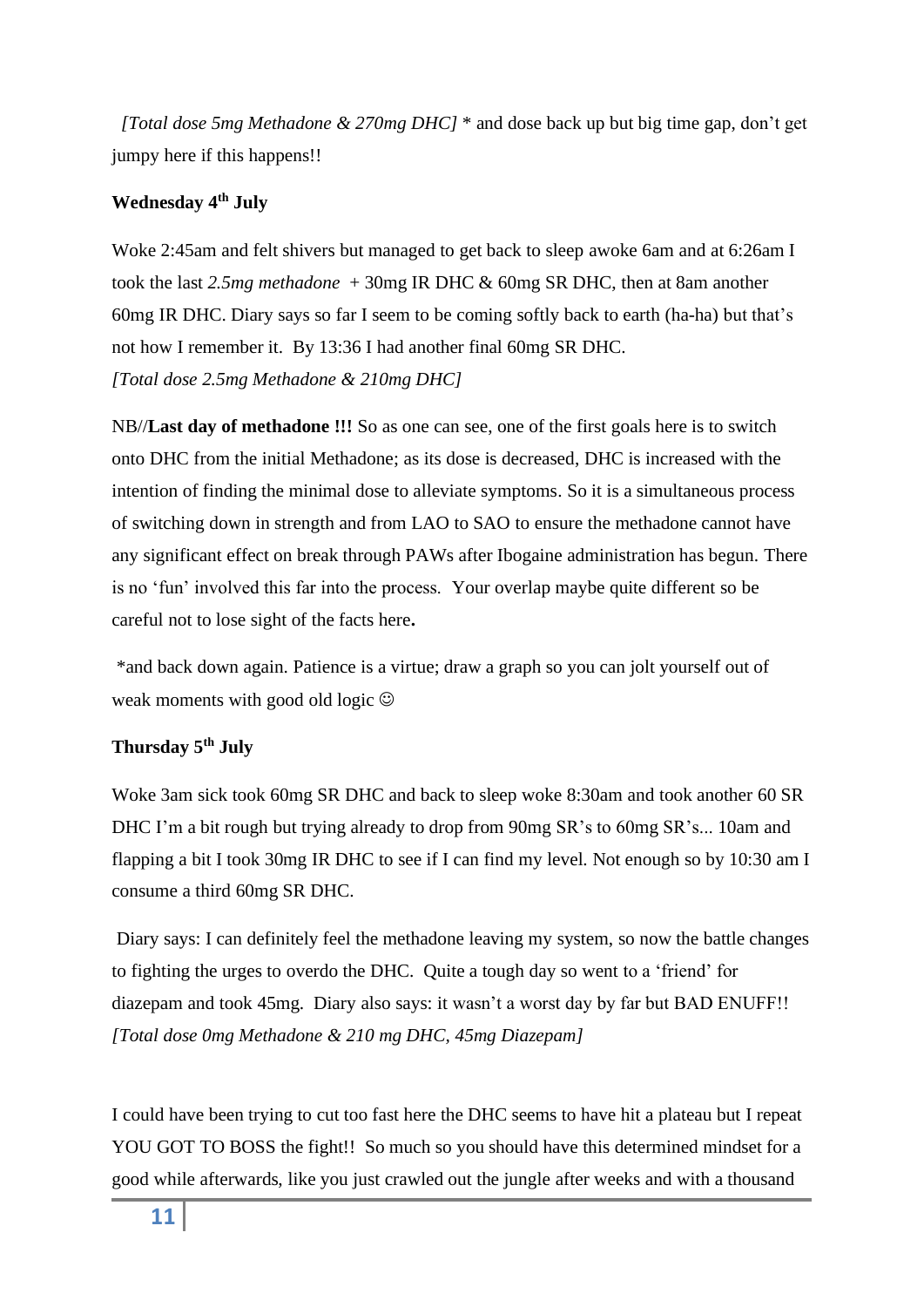yard stare, type scenario.

The benzodiazepines are here to help (as long as you don't have a "taste" for them too, if you do so sorry but I can't help) as are GABA & Pre-Gabalins, the latter especially so it would seem.

So by any and all means keep going forward and not a single step backwards, one step sideways can be ok, if need be as you will soon see. Note I did not take anything from 10:30am all day. The dosage interval is important too, obviously the longer you can go the better and you should be pushing this too within reason.

#### **Friday 6th July**

The diazepam has been a very welcome temporary reprieve of a sort. I awoke feeling good with NO Symptoms so to be safe I took 90mg SR DHC + 5mg Valium @8am and 60mg IR DHC at 9am.

Diary says: definitely much better, then at  $14:4060$ mg IR DHC +  $60$ mg SR DHC +  $5$ mg diazepam and also says I don't know why I've taken so much diazepam because it is making me sluggish. So back to war tomorrow, 8:30pm took the last 5mg diazepam tablet.

*[Total dose 270 mg DHC, 15mg diazepam]* \* back up again but no symptoms, no worries. Just a quick temporary mental reprieve, hang in there  $\odot$ 

#### **Saturday 7th July**

Woke very tired and a bit sick at 3am so I couldn't remember if I took a 60mg SR DHC or not , so I took one @ 9am then later on another 60mg SR DHC + 60mg IR DHC. I then promptly fell asleep at 4pm. I have super sore muscles from training and at midnight felt sick again so went to sleep with a last 30mg IR DHC.

*[Total possible dose 210 mg?? DHC] \** ☺ Down again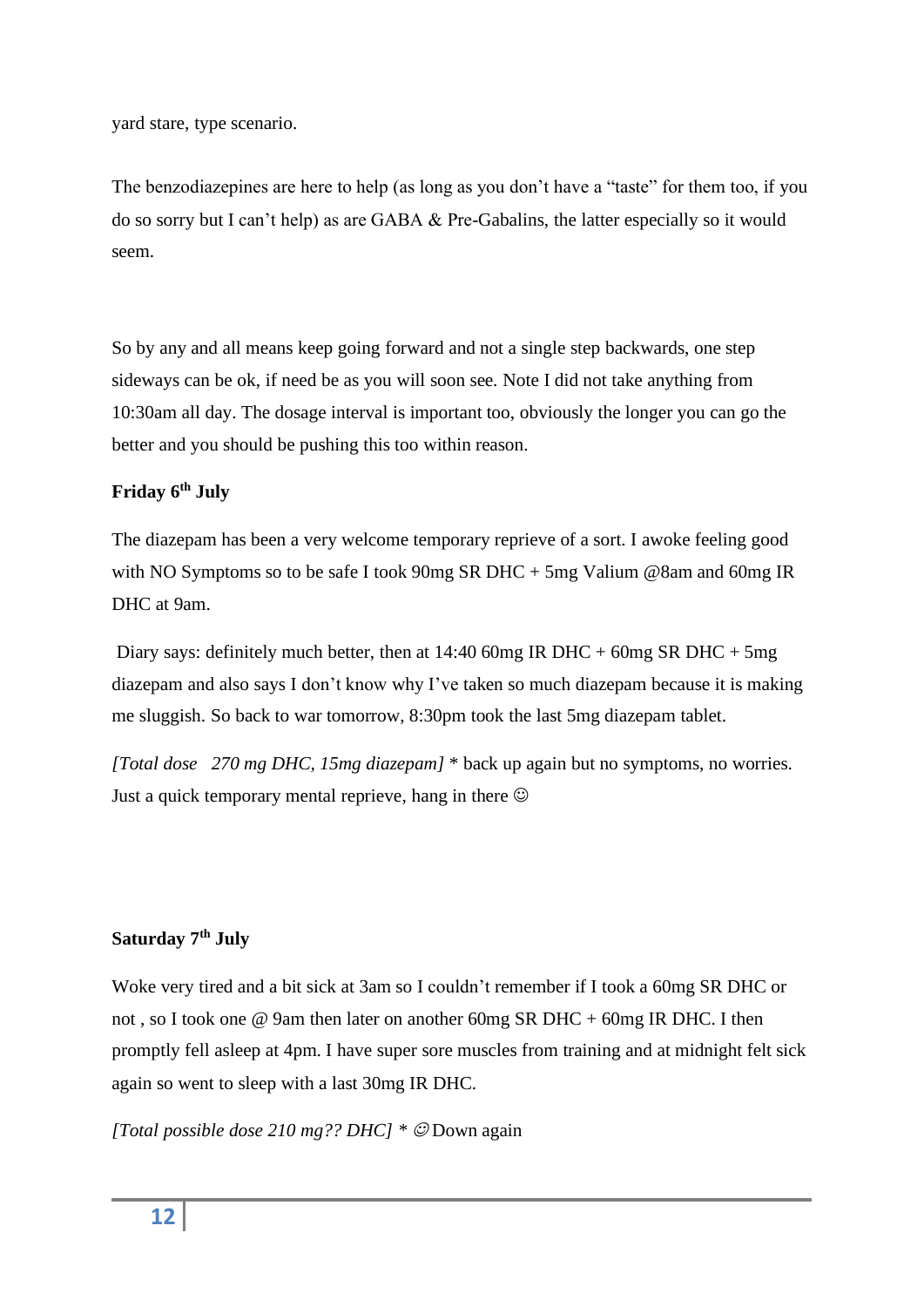#### **Sunday 8th July**

Despite the 30mg at midnight I awoke again sick at 6am and promptly took 90 mg SR DHC (I know I had made the jump to 60mg's, so this was factored in (a moment of weakness?) by feeling and in an attempt to keep the opponent [my metabolism] guessing.) + Also a 30mg DHC IR.

Diary says: I'm losing a wee bit faith but still determined, the graph of the dosage drop V's time allows me to see the progress when will power dips in times like this, so I persevere. Beginning to think more sanely, I reflect that the diazepam tablets helped a lot but I don't like the way they slow you down.

Remembering the idea of codeine v's morphine receptor site affinities (another moment of weakness?) I allow myself to run with the idea and decide to try to take a sideways step. At 8:38am I took 10mg IR Morphine. The diary says I have been thinking about taking another 5mg methadone since Thursday night but I managed to dodge going backwards by allowing myself a wee side step.  $\odot$ 

Total = **6am** 90mg SR DHC + 30mg IR DHC, **8:38am** *10mg IR Morph*ine, **1:15pm** 90mg SR +30mg IR DHC. **10pm** 30mg IR DHC, **00:25am** 60mg IR DHC. *[Total dose 10mg Morphine & 270 mg DHC]* \*back up

#### **Monday 9th July**

8:30am 90mg SR DHC, + 60mg IR DHC, 1:30pm 60mg IR DHC. In the gym I had a poor workout but I met big Davie and he gave me 2 preGabalin capsules saying they are good for withdrawals. Diary says I must have made progress finally after a few tough days, days full of doubts? But I never gave in to them I held true somehow?

*[Total dose = 210mg DHC, 200mg preGabalin]* and back down ☺again.

#### **Tuesday 10th July**

For some reason I initially thought this was day zero but aware it may just be a "good day" or that those preGabalin were still in my system. I watched some BBC documentary on drugs which seemed to help me gain some more clarity.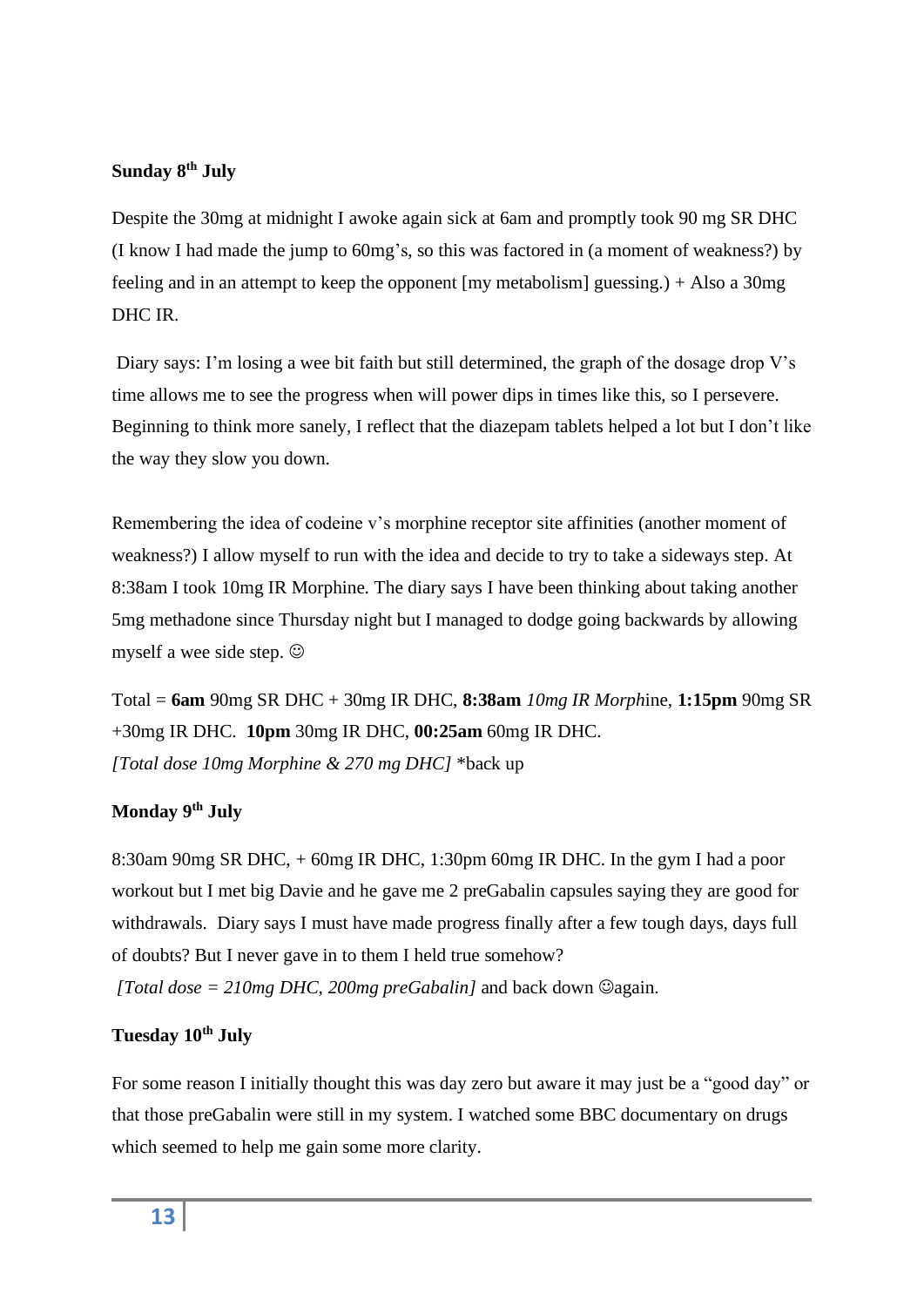I again think of the boxing match analogy to my current situation, am I indeed in the  $14<sup>th</sup>$ round? And can I go for the risky but fatal head shot and KO this fucker out?

So yes I'm gaining confidence but I decide to keep to my reduction plan and only take 60mg SR DHC @ 15:25. Diary says: the rattle is tiny now and I can handle it but it is a big drop from 210mg to only 60mg.

Diary goes on to say: I'm not attracted to the relief of the doses and I'm steeling myself and slightly disgusted by the DHC itself. It also goes on to say but it's cool, I am being careful and meticulous to the very end. Bragging about "ain't no mofo out working me" and various other emotional outburst like statements as I toiled away at my torture.

Last one says "I FUCKING NEED THIS SALVATION + I'M bloody well hanging on to it" with a wee tiny note nb/ "was important to push ahead here"  $\odot$ 

*[Total dose = 60mg DHC]* and back down  $\mathcal{Q}$ again.

#### **Wednesday 11th July**

Woke @ 5:50am and took 30mg i.e. ½ of a 60mg SR DHC @ 7:30am , says quite tough day but I'm sure I'll forget it , so still making progress and hanging in there. I took 30mg IR DHC @ 9am. NB/ today is exactly one week from the methadone step off point. Diary says: I just ran the numbers on a graph to see my usage decay and it made me realise I was being a bit impatient, no real surprise there though , I mean when you have one of hells monkeys on your back right !!?

Took the other half (30mg) of the morning 60mg SR DHC tab at 11:15 AM, so that I was getting used to a slow 30, a fast 30 and another slow 30mg. Taming the beast slowly ever so slowly but with occasional up waves from the IR tabs to stop any pattern for my body to adapt to and also to deal with any waves of paws on the fly.

 At 14:30pm I succumb perhaps to impatience but regardless I make the decision to try a simple test dose of ibogaine of 100mg, (trying for the  $14<sup>th</sup>$  round KO, I thought about yesterday) this does NOT go well at all.

Such a tough day too it says, yesterday another mug-off but I never fell for it. I just tried a gambit today that didn't pay off but I wasn't too invested in the outcome regardless. That mindset is very important because the road is winding and the finishing line keeps moving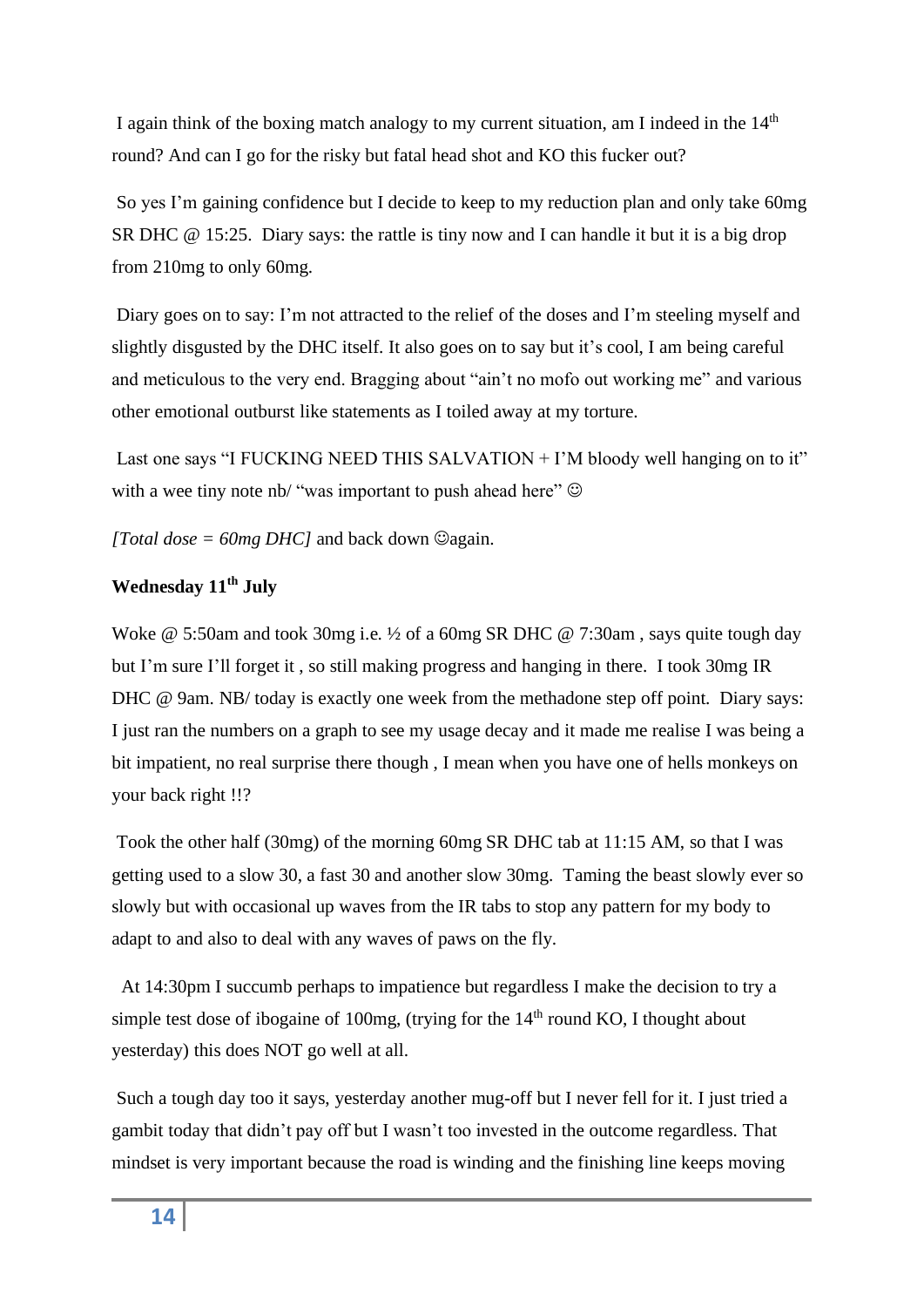ever further away into the future and randomly. So hang in there, all is not lost me hearties. I guess some cheerleaders at this point would have been just dandy.

*[Total dose = 90mg DHC + 100mg Ibogaine.hcl]* and back up  $\heartsuit$ again. Ouch Ibogaine  $lesson$   $\otimes$ 

#### **Thursday 12th July**

I wake up really rough, who could have known such a small dose, could have such an effect? I remember trying to reach out for more diazepam or something, anything but in vain and being angry about being denied by a so called friend.

Says I don't know why I feel so lonely, struggled on as per usual. It is becoming routine and even if I have months of this ahead of me... walking miserable around my local woods sometimes up to three times a day I'm so far in now I don't care, I cannot will not go backwards despite this minor setback.

Diary says: **Horrible 4/10 experience**. 0:23am 30mg IR DHC, 8am 60mg SR DHC + 30mg IR DHC, 10:20am 30mg IR DHC, 14:30pm 60mg SR DHC, 15:30pm 300mg GABA, 16:20 30mg IR DHC. So by the doses one can see it rocked the boat fairly wildly so I was lucky to ride out the waves. Be careful you don't want this too soon. Once you pop Ibogaine you can't stop.

*[Total dose = 240mg DHC, 300mg GABA]*

#### **Friday the 13th**

This is a traditionally lucky day for me, always has been so no worries. Awoke 5am had coffee and vitamins 90mg SR DHC + 300mg GABA, 11am 60mg SR DHC, 5pm 300mg GABA. Not an ordinary day for me I spend time watching Feynman lectures on youtube ... I also reflect on the 20 years mark since my first real habit began and all its implications ...however I determine I want to play life as straight up as I can from now on.

Diary says: my pal who blanked me for diazepam is dead to me so I am obviously still angry at him, even though he had no clue what I was going through. Debated flooding Ibo v's the 11am 60mg tab but decide to stay on track.

Bossing this fight for ALL 15 rounds mofo!! it says. Not missing a trick, this is magic. Got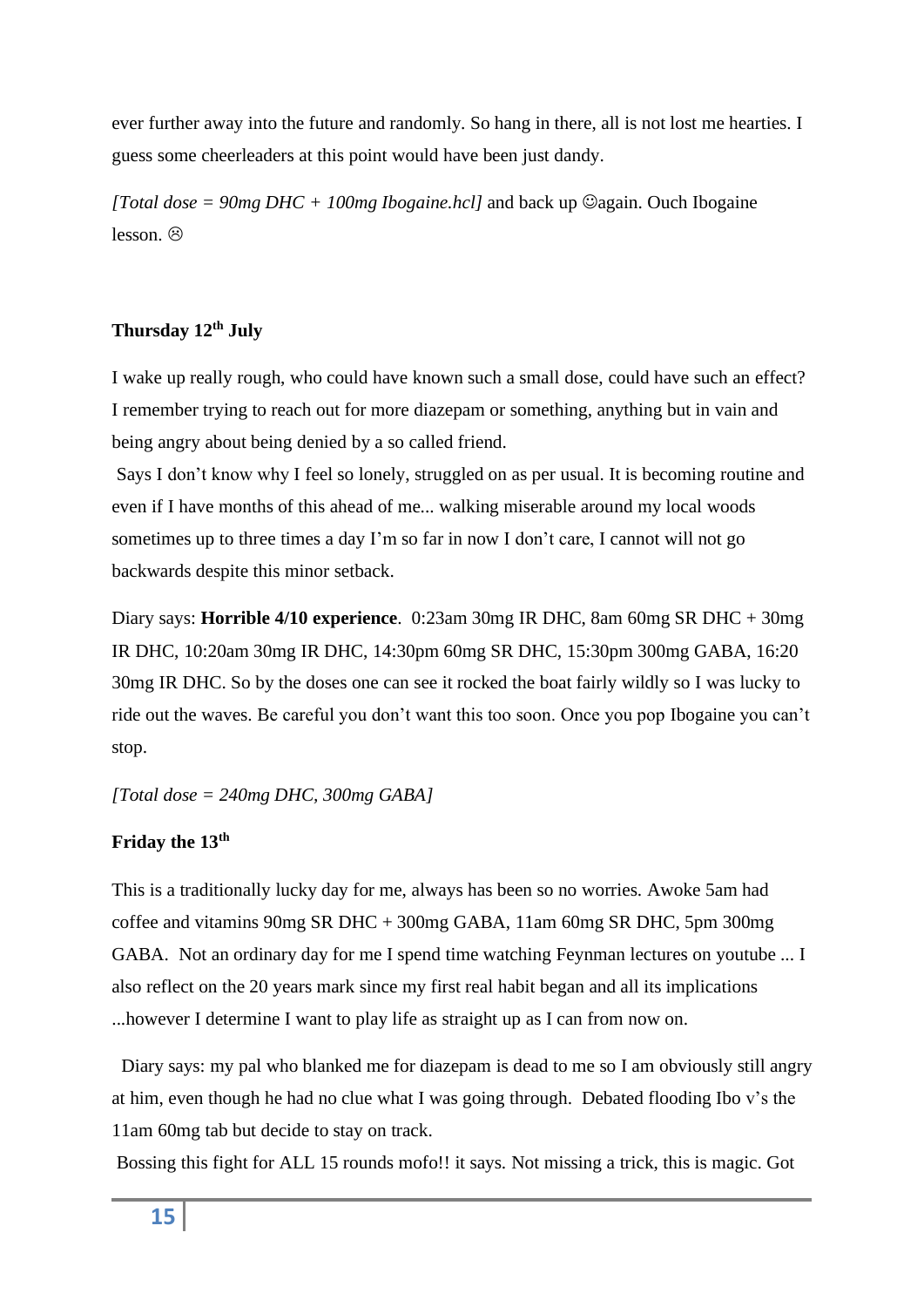exposed to users today but did not flinch, felt sorry for them. NB/ had a great work out today for some reason.  $©$  Progress comes in small ways.

*[Total dose = 150mg DHC, 600mg GABA] \*down and ...*

#### **Saturday 14th July**

Woke up needing to pee at 4am, felt sick and so promptly took a 60mg SR DHC, says now 7:30am and I am mood swinging but it also says, this is another MUST BE A WILL POWER DAY!!

*[Total dose = 60mg DHC] ...down\**

#### **Sunday 15th July**

Awoke 2:20am needing to pee and sick so took 30mg IR DHC and then 90mg SR DHC @6am , 2x 300mg GABA@8am, and finally half a 60mg SR DHC @ 7pm. Diary says: my arms are finally solid muscle again , them and my lats from Friday are still sore and my calves are showing some promise. I feel good with the pain and go for a walk, trying to do stuff to keep busy. I fell asleep at approximately 3-4pm and woke 7pm HUNGRY, been sore all weekend.  $\odot$  I am also at the peak of my training cycle at this point.

*[Total dose = 150mg DHC] uP\**

#### **Monday 16th July**

Awoke 2am and had half a 60mg SR DHC, then a fragment @4am , later at 6am another whole 60mg SR DHC, 8am – another fragment, 6pm another fragment, and another @9pm. I'm definitely making some progress now. Starving + still sore, I really have been training hard in the gym, it is all adding up. This was the last workout today at the peak of my gym cycle and I quit here to focus fully on the ibogaine part of the process.

*[Total dose = 135mg? DHC] and Down\**

#### **Tuesday 17th July**

Awoke at 2am (sick) to pee but somehow managed to sleep again, back up 5:30 am and took ½ a 60mg SR DHC. Diary says: I think I have taken my foot off the gas since Friday so I'm going out a walk half reluctant but pressing onwards anyway. I'm doing anything I can to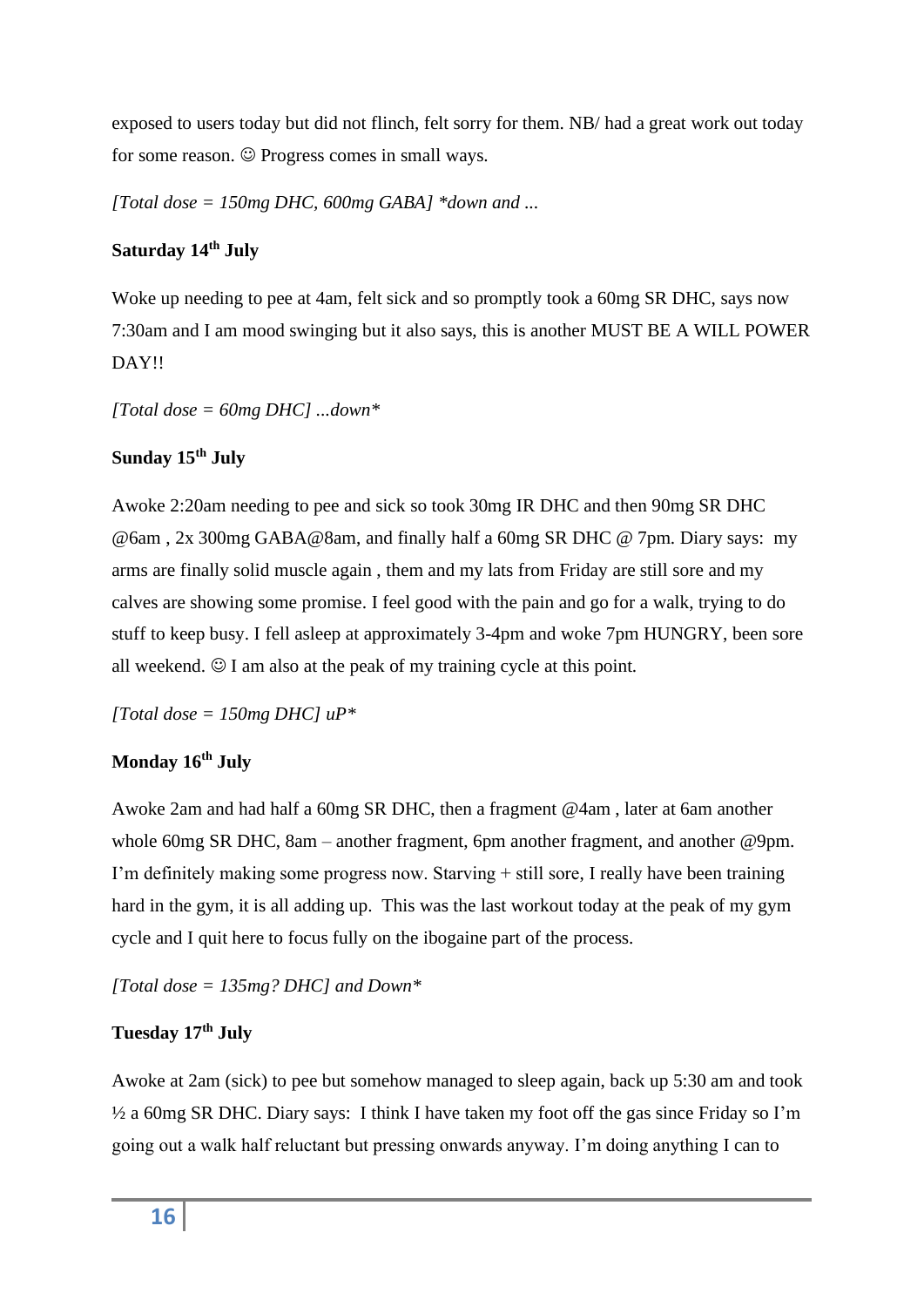stretch time out, so that I only take 60mg SR DHC and in the hope it can get me through to the next day.

Diary says: the intensity of my symptoms have dropped by 90%? Whether or not that is true I cannot say but occasionally on the journey you can be happy +/ optimistic and you grab what little you can.

At 9am I took the 60mg SR DHC then walked an hour then took 2x 300mg GABAs @13:37. They do indeed help he situation, like a kind of reduction crutch that helps steady your progress, new one for me but just 1 or 2 gets the thumbs up here.

*NB/ I have these odd, '28 days later' (a film) "zombie shakes" where my head just shakes and shivers while I gasp. I allow my imagination to run with the analogy in my mind for a wee while. Yes it could well be I am developing an immunity to my own 'never ending night of the living dead' virus. Imagination can get you through many different kinds of tough mental times; you can even twist boring so much as to make it almost fun. However, I am completely focused and just want this job done and dusted for good.* 

Oh mistress Codeine you truly are a nasty bitch, you sure hung in there doing your best to make me miserable, adios indeed Amiga. It was at this point I reflected again that a morphine detox may have indeed been easier. Needs must and it was easier for me to obtain sufficient supplies of Dihydrocodeine to ensure I could endure the full process.

#### *[Total dose = 90mg DHC+ 600mg Gaba] Down\**

### **Wednesday 18th July:-ibogaine day 1. 200mg**

Diary says: Slept a bit better and even managed 5 hours of the  $CT's<sup>3</sup>$ . Looks like I have finally decided it's time to turn and take the strain, cha-cha-cha changes...

I know I can make it and it is more than 24 hours since my last 60mg SR DHC. So as my first test dose of 100mg Ibogaine.hcl increases in my blood stream, a strange battle begins to unfold within me.

#### Diary: wow its weird

Having a much more sober mind my higher cognitive functions begin to try to stutter into life again. I think I am beginning to pick up all kinds of intuitive signals and realise, "universe

<sup>&</sup>lt;sup>3</sup> CT is being sick, rattling aka Cold Turkey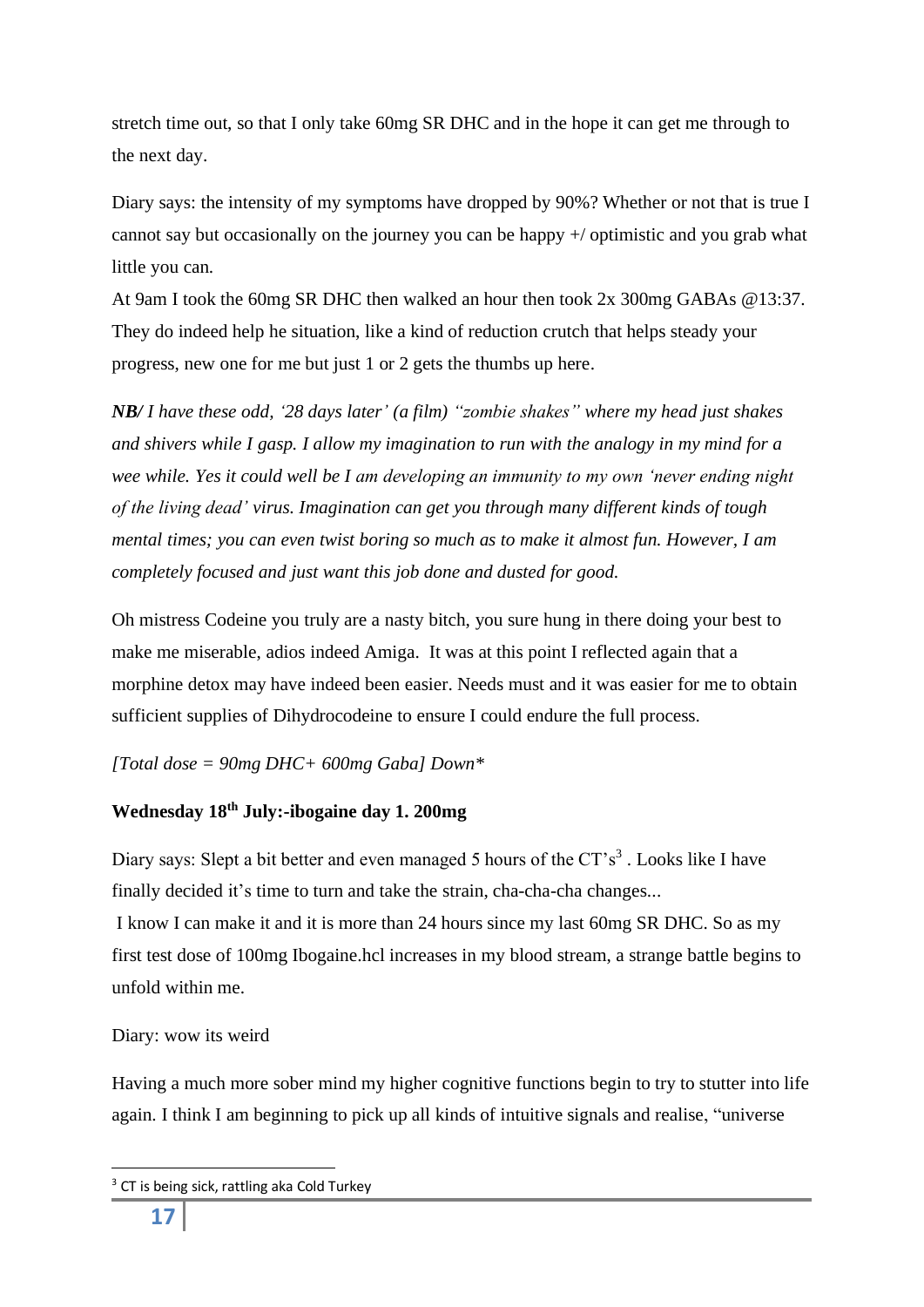how I have missed you so very much, thank you so much that after 4 years of calling for help, you finally came to my aid." I decide to write 'intuitive thoughts' down & feel guilty when I miss the chances but I know I'm only in alpha-testing stages, there is a lot more to be completed before I can say anything like job done here. Some things just cannot be done in this stage. Diary says: I took another 100mg and I have procured some pre-gabalins and nitrazepam.

*[Total dose = 200mg Ibogaine.Hcl, 20mg Nitrazepam]*

#### **Thursday 19th July:-Ibogaine day 2. 300mg Peak Ibogaine dose!**

I awaken at 2am soaked in sweat and needing urgently to micturate, when I stand up a thumping head ache kicks in almost immediately. Ouch wtf? Right ok then, here we go. Diary says: I automatically thought it had failed but then think I have maybe some kind of food poisoning?? Obviously I was very dehydrated  $\odot$ 

Diary says: On a scale of 1-100% PAWs I am < less than 10% which is the same as I said another way a couple of days before so I'm kind of rambling but still positive and that is the main thing. I took a paracetamol and a 5mg nitrazepam tablet to crash for just a few short hours more before getting up to it is now or never for sure! Round 15 is finally...here ding funking ding, let's be having you!! Hey Sugar, check this bolo punch man, having fun now punk? Huh, HUH???

#### *[Total dose = 300mg Ibogaine.Hcl, 10mg Nitrazepam]*

#### **Friday 20th July: - Ibogaine day3. 100mg**

All diary says is, "I had a mad, mental dream where I attacked a monster on an altars face using my teeth". Mad, quite mad ha-ha. I remember thinking my body was telling me I had been on a high a protein diet for too long and so I switched to a fruit & water only diet which seemingly worked surprisingly well. I suppose it makes sense from a Liver metabolism POV, i.e. less metabolic work and stress.

*[Total dose = 100mg Ibogaine.Hcl, 20mg Nitrazepam]*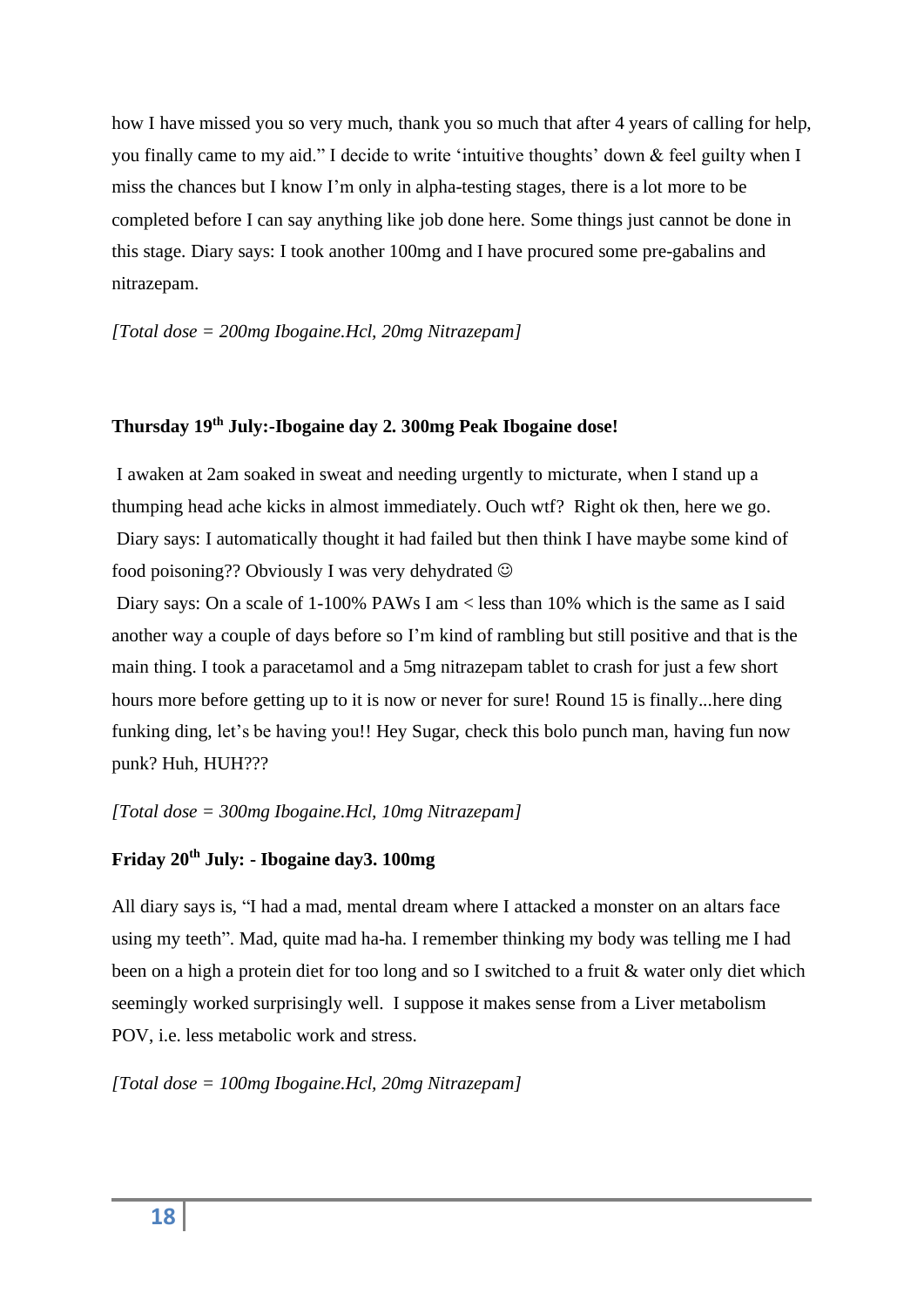#### **Saturday 21st July: - Ibogaine day 4. 150mg**

I only have 150mg of Ibogaine today but I am feeling quite high from the stuff that has accumulated in my metabolism over the last few days. I decide to go a small walk after 10pm but hear music calling to me to its party. I was tired but suddenly I now feel 30 years younger and immediately decide to set off in search of this party. My journey became one of parts (short story? lol) ultimately culminating in me finding both new and existing friends of mine in the party, having a fun and interesting night. Big up good party people you know who you are. Again I had lots fruit and water today, only that. Great lesson and adventure with a positive ending was perfect actually.

#### **Sunday 22nd July 0mg**

I get up after the party feeling so good that I decide to not take anything more.

#### **Monday 23rd July 100mg**

I wake up with some PAWs so decide to take another 100mg of Ibogaine & 300mg GABA. Booked my ticket to Asia today, finally feel close enough in strength to go do it, wow.

#### **Tuesday 24th July to Thursday 26th**

I tough out whatever minimal residual symptoms (if any) that were left and get on the plane to Bangkok, and know stage one is complete at last. "Ashes to ashes, now for the dust and wanderlust, fun to funky the major is no longer the devils monkey".  $\odot$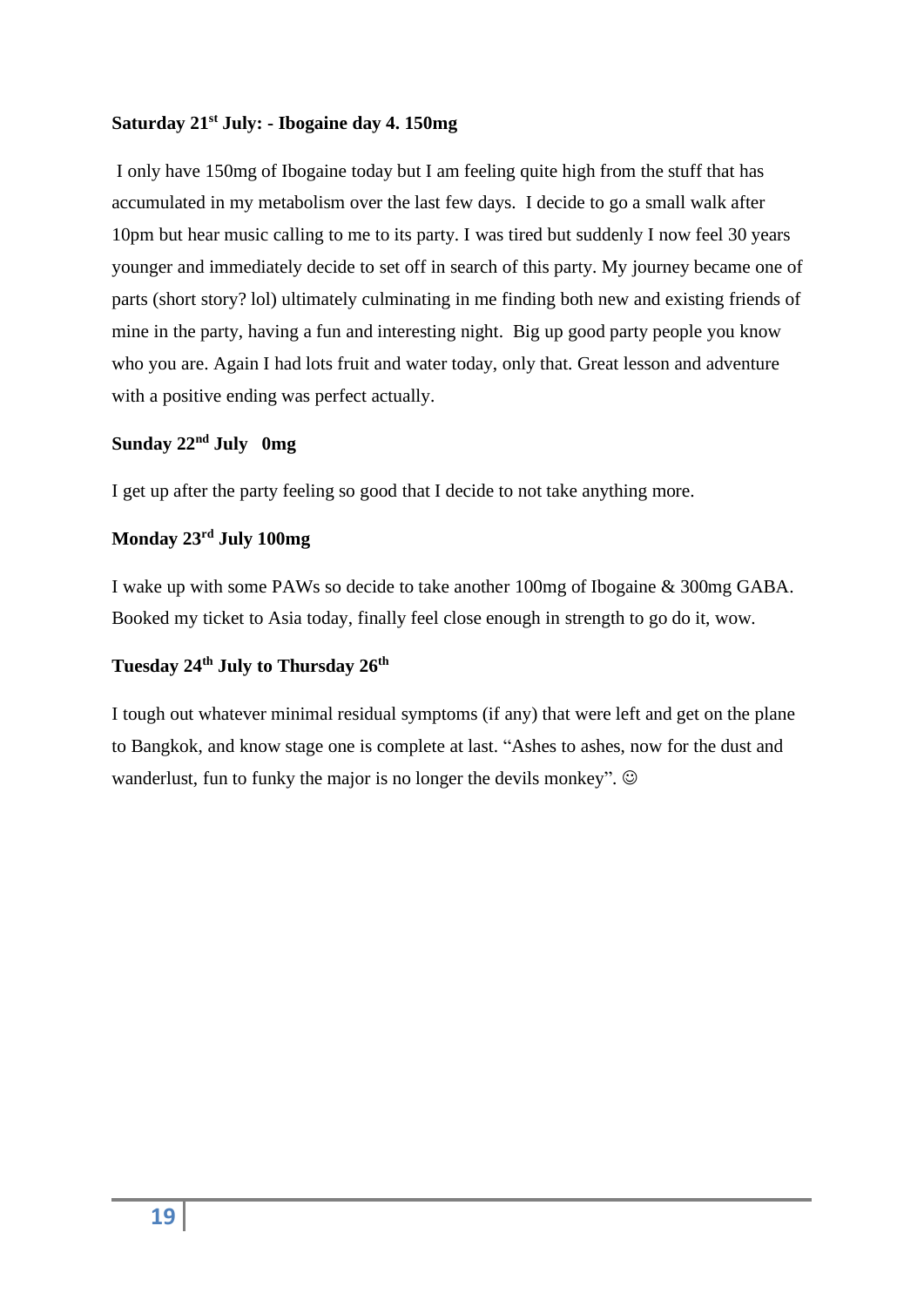## **Epilogue**

Major Tom was lucky enough to be able to leave his situation immediately once able. He spent the next 5 weeks immersing himself in new strange environments that demanded he constantly made decisions and take actions. The road toughened him up, sharpened his mind and focus, helping him to finally begin to function fully on both higher and lower cognitive levels again. Constant intuitive thoughts became the norm again and every day he began to feel normal, happier and grew more self reliant and confident in every way. Asia was to leave a lasting effect on him this time, this time he was going to suck up everything the trip had to offer and he did just that. Everyday his new mindset and growth continued at a rapid pace soon reaching its first in series of many small epiphanies. Finally he could laugh, smile, look people in the eyes and engage fully with them again. Happiness and positive feelings so long lost, they were at first almost unrecognisable. Emotions seemingly impossible only a short time ago were back. It is a miracle... one which now started, cannot and must not be stopped.

Now the real hard part begins, 12 years of growth to catch up with ... 12 years of life gone, never to be lived again and all the implications and consequences to be pondered and accepted in one way or another. Faith seems to be the most important thing; everything will work out in one way or another, one has to trust in the process. Most importantly one needs routine and balance which continuing in the gym, joining TKD, badminton and working ensures is possible. Internet is a BIG distraction and time waster. Tom is moving on again, another reinvention, but this time hopefully as more of a smooth operator, as the song goes.